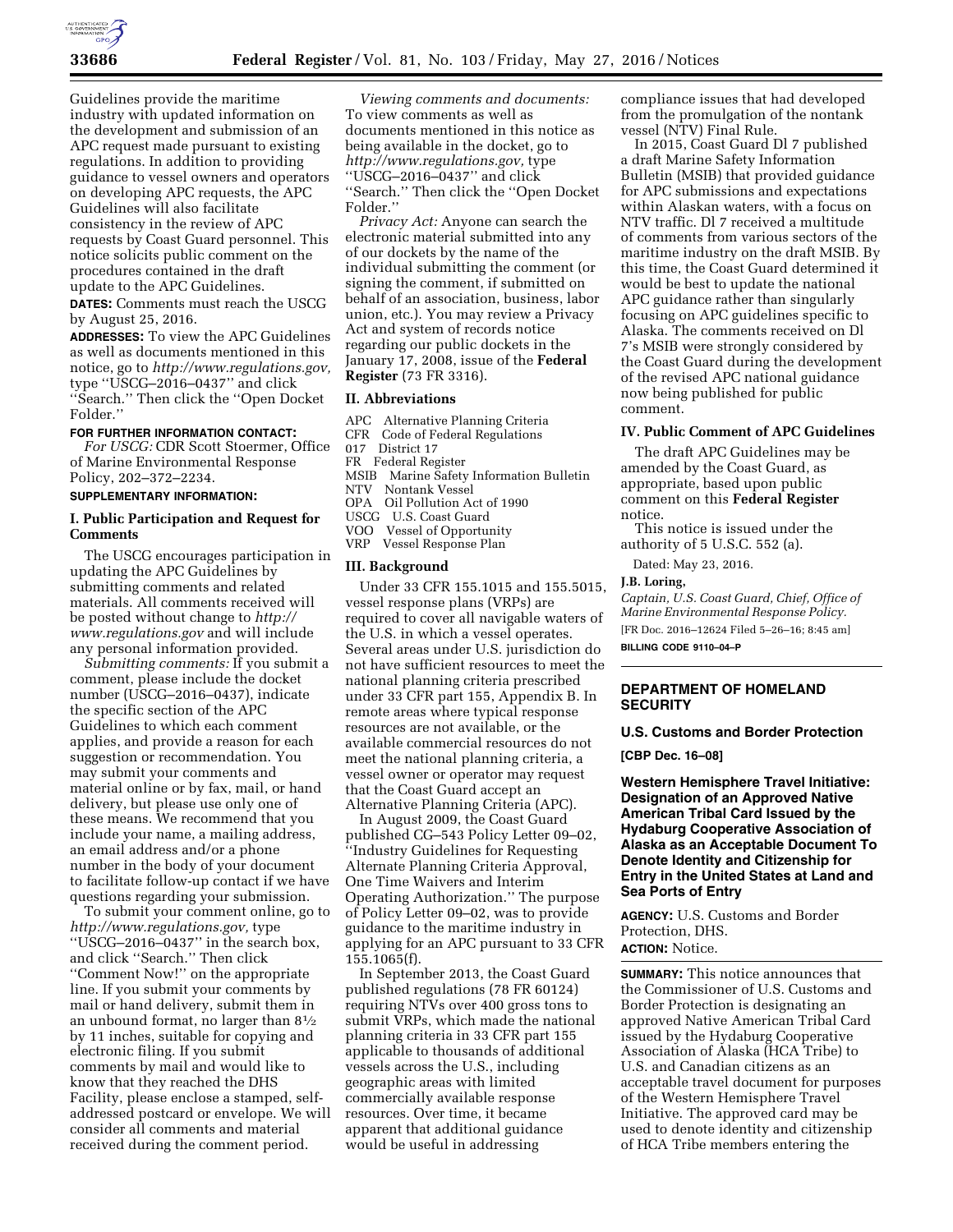United States from contiguous territory or adjacent islands at land and sea ports of entry.

**DATES:** This designation will become effective on May 27, 2016.

**FOR FURTHER INFORMATION CONTACT:**  Arthur A. E. Pitts, Director, Traveler Policies Division, Admissibility and Passenger Programs, Office of Field Operations, U.S. Customs and Border Protection, via email at *[arthur.a.pitts@](mailto:arthur.a.pitts@cbp.dhs.gov) [cbp.dhs.gov.](mailto:arthur.a.pitts@cbp.dhs.gov)* 

## **SUPPLEMENTARY INFORMATION:**

#### **Background**

## *The Western Hemisphere Travel Initiative*

Section 7209 of the Intelligence Reform and Terrorism Prevention Act of 2004 (IRTPA), Public Law 108–458, as amended, required the Secretary of Homeland Security (Secretary), in consultation with the Secretary of State, to develop and implement a plan to require U.S. citizens and individuals for whom documentation requirements have previously been waived under section 212(d)(4)(B) of the Immigration and Nationality Act (8 U.S.C.  $1182(d)(4)(B)$  to present a passport or other document or combination of documents as the Secretary deems sufficient to denote identity and citizenship for all travel into the United States. *See* 8 U.S.C. 1185 note. On April 3, 2008, the Department of Homeland Security (DHS) and the Department of State promulgated a joint final rule, effective on June 1, 2009, that implemented the plan known as the Western Hemisphere Travel Initiative (WHTI) at U.S. land and sea ports of entry. *See* 73 FR 18384 (the WHTI land and sea final rule). It amended various sections of the Code of Federal Regulations (CFR), including 8 CFR 212.0, 212.1, and 235.1. The WHTI land and sea final rule specifies the documents that U.S. citizens and nonimmigrant aliens from Canada, Bermuda, and Mexico are required to present when entering the United States at land and sea ports of entry.

Under the WHTI land and sea final rule, one type of citizenship and identity document that may be presented upon entry to the United States at land and sea ports of entry from contiguous territory or adjacent islands<sup>1</sup> is a Native American Tribal Card that has been designated as an acceptable document to denote identity and citizenship by the Secretary,

pursuant to section 7209 of IRTPA. Specifically, 8 CFR 235.1(e), as amended by the WHTI land and sea final rule, provides that upon designation by the Secretary of Homeland Security of a United States qualifying tribal entity document as an acceptable document to denote identity and citizenship for the purposes of entering the United States, Native Americans may be permitted to present tribal cards upon entering or seeking admission to the United States according to the terms of the voluntary agreement entered between the Secretary of Homeland Security and the tribe. It provides that the Secretary of Homeland Security will announce, by publication of a notice in the **Federal Register**, documents designated under this paragraph. It further provides that a list of the documents designated under this section will also be made available to the public.

A United States qualifying tribal entity is defined as a tribe, band, or other group of Native Americans formally recognized by the United States Government which agrees to meet WHTI document standards.2 Native American tribal cards are also referenced in 8 CFR 235.1(b) which lists the documents U.S. citizens may use to establish identity and citizenship when entering the United States. *See* 8 CFR  $235.1(b)(7)$ .

The Secretary has delegated to the Commissioner of U.S. Customs and Border Protection (CBP) the authority to designate certain documents as acceptable border crossing documents for persons arriving in the United States by land or sea from within the Western Hemisphere, including certain United States Native American tribal cards. *See*  DHS Delegation Number 7105 (Revision 00), dated January 16, 2009.

## *Tribal Card Program*

The WHTI land and sea final rule allowed U.S. federally recognized Native American tribes to work with CBP to enter into agreements to develop tribal ID cards that can be designated as acceptable to establish identity and citizenship when entering the United States at land and sea ports of entry from contiguous territory or adjacent islands. CBP has been working with various U.S. federally recognized Native American tribes to facilitate the development of such cards.3 As part of the process, CBP will enter into one or

more agreements with a U.S. federally recognized tribe that specify the requirements for developing and issuing WHTI-compliant tribal cards, including a testing and auditing process to ensure that the cards are produced and issued in accordance with the terms of the agreements.

After production of the cards in accordance with the specified requirements, and successful testing and auditing by CBP of the cards and program, the Secretary of Homeland Security or the Commissioner of CBP may designate the tribal card as an acceptable WHTI-compliant document for the purpose of establishing identity and citizenship when entering the United States by land or sea from contiguous territory or adjacent islands. Such designation will be announced by publication of a notice in the **Federal Register**. More information about WHTIcompliant documents is available at *[www.cbp.gov/travel.](http://www.cbp.gov/travel)* 

The Pascua Yaqui Tribe of Arizona became the first Native American tribe to have its tribal card designated as a Western Hemisphere Travel Initiative compliant document by the Commissioner of CBP. This designation was announced in a notice published in the **Federal Register** on June 9, 2011 (76 FR 33776). Subsequently, the Commissioner of CBP announced the designation of the tribal cards of the Kootenai Tribe of Idaho and the Seneca Nation of Indians as Western Hemisphere Travel Initiative compliant documents. *See* 77 FR 4822 (January 31, 2012) and 80 FR 40076 (July 13, 2015).

### *HCA Tribe WHTI-Compliant Tribal Card Program*

The HCA Tribe has voluntarily established a program to develop a WHTI-compliant tribal card that denotes identity and U.S. or Canadian citizenship. On May 11, 2011, CBP and the HCA Tribe signed a Memorandum of Agreement (MOA) to develop, issue, test, and evaluate tribal cards to be used for border crossing purposes. Pursuant to this MOA, the cards are issued to members of the HCA Tribe who can establish identity, tribal membership, and U.S. or Canadian citizenship. The cards incorporate physical security features acceptable to CBP as well as facilitative technology allowing for electronic validation of identity, citizenship, and tribal membership by CBP. On August 27, 2014, the HCA Tribe and CBP signed an addendum to the April 1, 2010 Pascua Yaqui Tribe Service Level Agreement that provides that the Pascua Yaqui Tribe would serve as the Information Technology

<sup>1</sup>Adjacent islands is defined in 8 CFR 212.0 as Bermuda and the islands located in the Caribbean Sea, except Cuba. This definition applies to 8 CFR 212.1 and 235.1.

<sup>2</sup>*See* 8 CFR 212.0. This definition applies to 8 CFR 212.1 and 235.1.

<sup>3</sup>The Native American tribal cards qualifying to be a WHTI-compliant document for border crossing purposes are commonly referred to as ''Enhanced Tribal Cards'' or ''ETCs.''